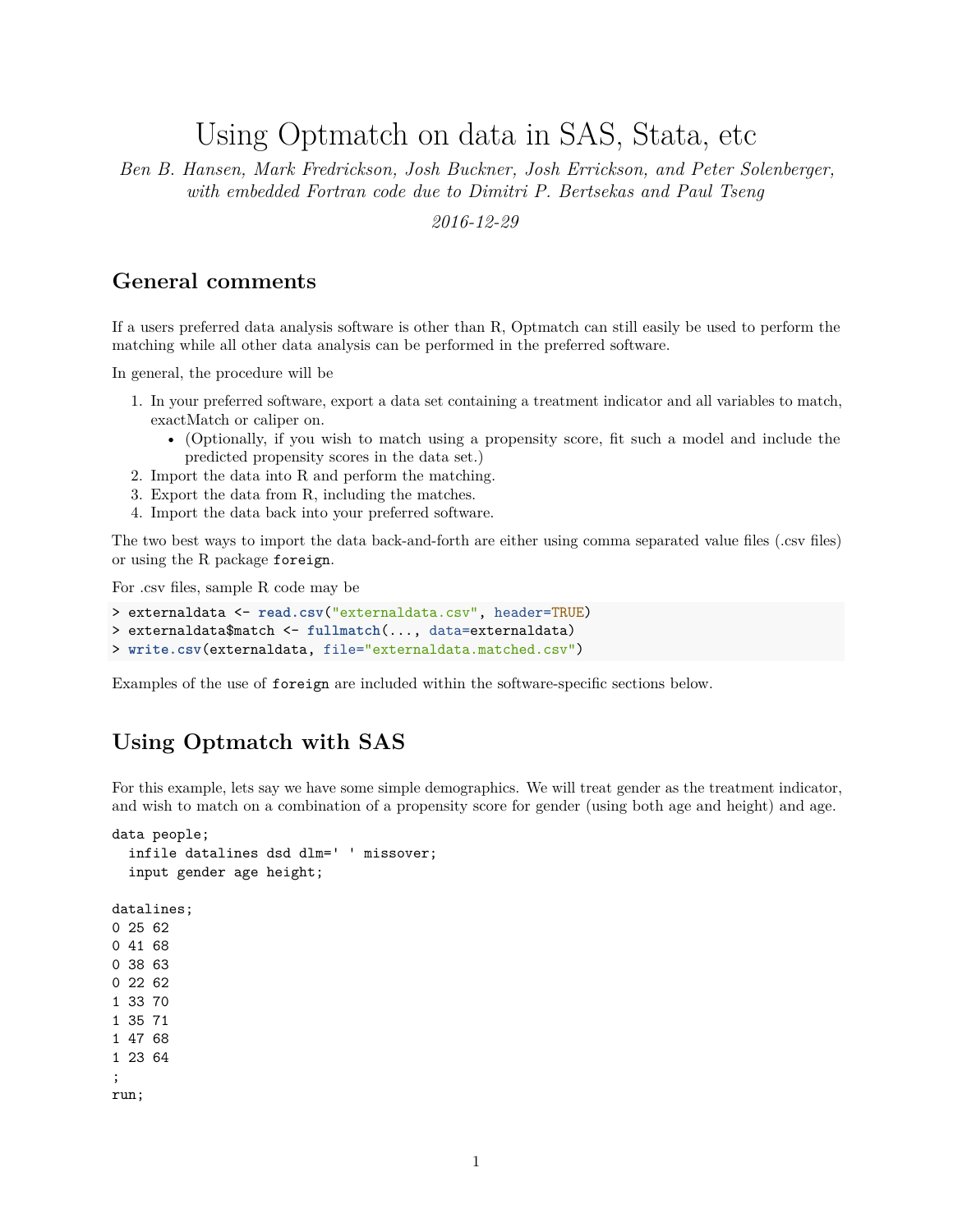Now we can fit a logistic model to predict gender using age and height.

```
proc logistic data = people;
 model gender (event='1') = age height;
  output out = preddata p=ppty;
run;
```
Finally, since we want to match only on the new ppty propensity score and age, we can drop height.

```
proc data newpeople;
  set preddata;
 keep gender age ppty;
run;
```
With this setup, we can now either pass it to R via a .csv file, or directly using the foreign package in R.

#### **Passing SAS data with .csv files**

Save the file from SAS.

```
proc export data=newpeople;
  outfile="C:\Users\myuser\Desktop\sasout.csv";
run;
```
Inside R, we can load this data.

> sasdata <- **read.csv**("C:/Users/myuser/Desktop/sasout.csv", header=TRUE)

(Depending on your version of Windows, you may need to use

> sasdata <- read.csv("C:\\Users\\myuser\\Desktop\\sasout.csv", header=TRUE)

instead.)

If you have string variables (e.g. race as "White", "Hispanic", etc), you may need to include the argument stringsAsFactors=FALSE.

Now, perform matching as desired, saving the final match to sasdata. For example,

```
> library(optmatch)
> f <- fullmatch(gender ~ age + ppty, data=sasdata)
> sasdata$match <- f
```
Save this data back to .csv as follows.

> **write.csv**(sasdata, "C:/Users/myuser/Desktop/rout.sas.csv", row.names=FALSE)

The use of row.names=FALSE stops R from including the row names (likely 1, 2, 3, etc) as the first column in the data. If you re-arranged the data at any point, you may need to set that to TRUE, but keep in mind to handle it properly in SAS, as the default will be to treat it as a variable.

Now, returning to SAS, we can read the new rout.sas.csv file in. The only catch is that we want to ensure that the match is read as a string by using \$, since it may have values like 1.1 and 1.10, representing two different matches, but which are identical if treated as numeric.

```
data matchedpeople;
  infile "C:/Users/myuser/Desktop/rout.sas.csv" dsd firstobs=2;
  input gender age ppty match $;
run;
```
The argument firstobs=2 skips the variable names; alternatively you could pass col.names=FALSE to R's write.csv, but then the rout.sas.csv file lacks any variable information, which may be useful to have.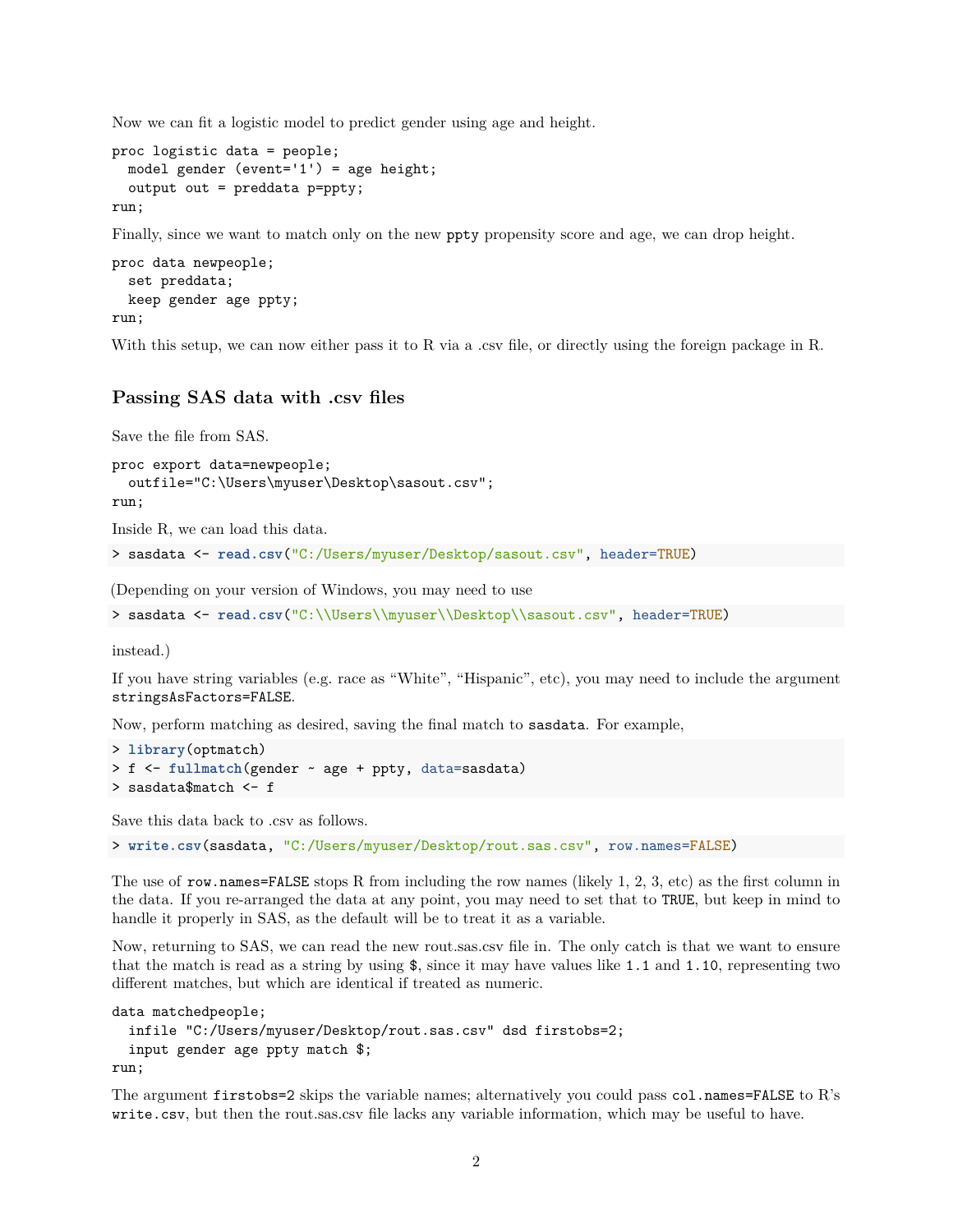#### **Passing SAS data with R's foreign**

As an alternative to using R's write.csv, you can use the R package foreign to generate both the data and SAS code needed.

```
> library(foreign)
> write.foreign(sasdata, 'C:/Users/myuser/Desktop/rout.sas.txt',
                + 'C:/Users/myuser/Desktop/rout.code.sas', package = 'SAS')
```
Opening the rout.code.sas file will give you the SAS code to read in the data.

### **Using Optmatch with Stata**

For this example, we will start with the built-in auto data set in Stata.

sysuse auto.dta

We will treat foreign, whether a car is domestic or foreign, as the treatment indicator. (Not to be confused with the R package foreign!) We will estimate propensity scores using all other variables (excluding make which is unique per row), and wish to match on the estimated propensity score as well as **price** and **mpg**.

First, lets fit the logistic regression model.

logit foreign price mpg rep78 headroom trunk weight length turn displacement gear\_ratio predict ppty

Now, we can export a .csv file. Note that in addition to the treatment indicator and variables to match on, we need to include a unique identifier. In this case, we can use make. If no such identifier exists, you can use

gen case\_id = \_n

to generate ID's 1, 2, etc. These will be needed to merge the match information back in.

outsheet make foreign price mpg ppty using C:\Users\myuser\Desktop\stataout.csv, comma

Turning to R, this can be read in similar to the SAS example, using

```
> statadata <- read.csv("C:/Users/myuser/Desktop/stataout.csv", header=TRUE)
```
(Again, depending on your version of Windows, you may need to use

> statadata <- read.csv("C:\\Users\\myuser\\Desktop\\stataout.csv", header=TRUE)

instead.)

If you have string variables (e.g. race as "White", "Hispanic", etc), you may need to include the argument stringsAsFactors=FALSE.

Now, perform matching as desired, saving the final match to statadata. For example,

```
> library(optmatch)
> f <- fullmatch(foreign ~ price + mpg + ppty, data=statadata, max.controls=3)
> statadata$match <- f
```
We do not recommend using .csv files to transfer the data back to Stata, though the write.csv file would be similar to that for SAS. Instead, we recommend using foreign.

```
> write.dta(statadata, "C:/Users/myuser/Desktop/rout.stata.dta")
```
Back in Stata, you can merge this into the existing auto.dta by the following commands.